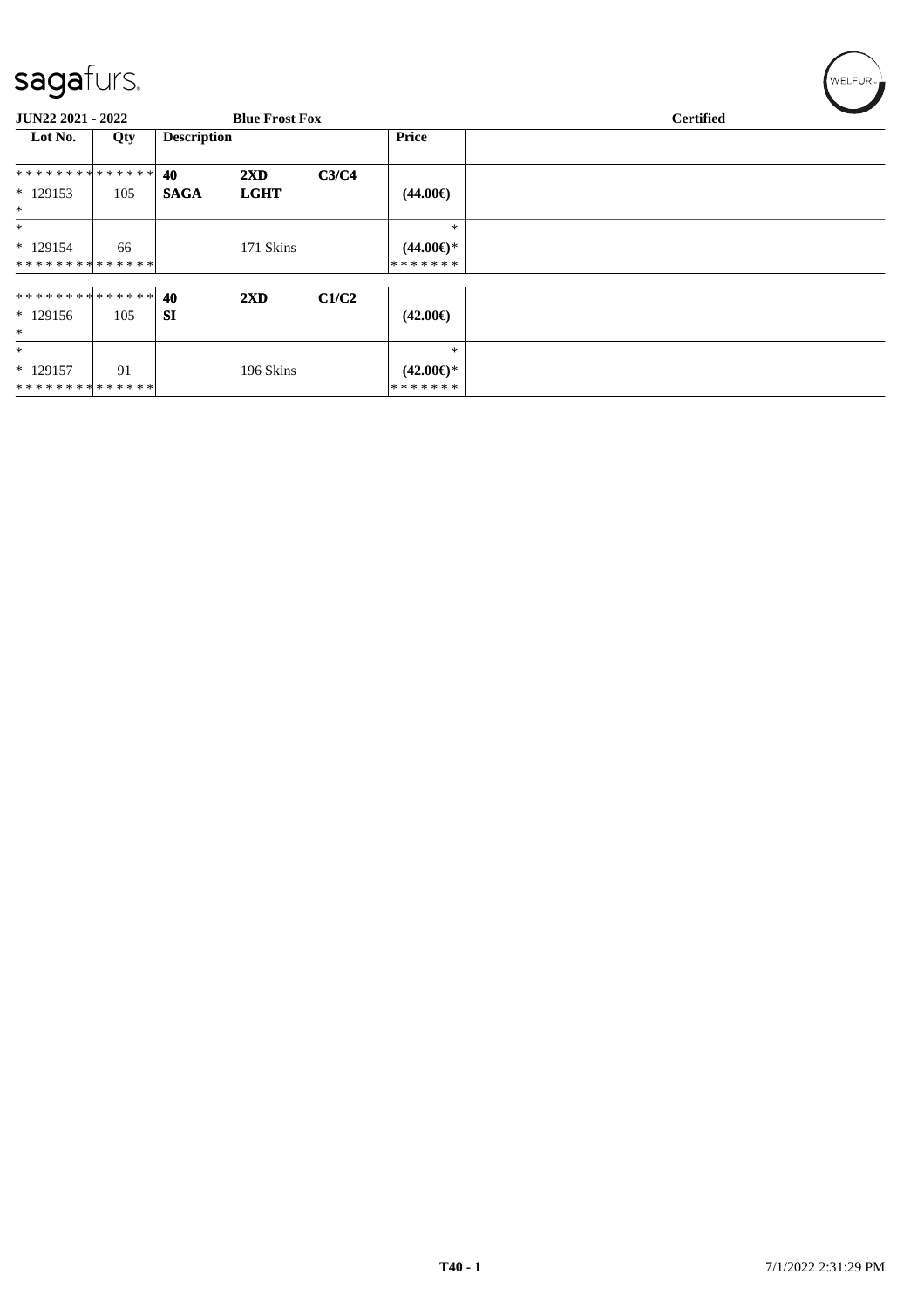| $\tilde{\phantom{a}}$                             |     |                    |             |                |                     |  |  |  |  |
|---------------------------------------------------|-----|--------------------|-------------|----------------|---------------------|--|--|--|--|
| <b>JUN22 2021 - 2022</b><br><b>Blue Frost Fox</b> |     |                    |             |                | <b>Certified</b>    |  |  |  |  |
| Lot No.                                           | Qty | <b>Description</b> |             |                | <b>Price</b>        |  |  |  |  |
|                                                   |     | 40                 | 2XD/XD      | C2/C3          |                     |  |  |  |  |
| 129161                                            | 30  | <b>SI</b>          | <b>LGHT</b> |                | $(37.00\epsilon)$   |  |  |  |  |
| ******** <mark>******</mark>                      |     | 40                 | <b>XD</b>   | C1             |                     |  |  |  |  |
| $*129163$                                         | 105 | <b>SAGA</b>        | <b>LGHT</b> |                | $(47.00\epsilon)$   |  |  |  |  |
| $\ast$                                            |     |                    |             |                |                     |  |  |  |  |
| $\ast$                                            |     |                    |             |                | $\ast$              |  |  |  |  |
| $*129164$                                         | 80  |                    | 185 Skins   |                | $(47.00\epsilon)$ * |  |  |  |  |
| **************                                    |     |                    |             |                | *******             |  |  |  |  |
|                                                   |     | 40                 | <b>XD</b>   | C <sub>2</sub> |                     |  |  |  |  |
| 129165                                            | 92  | <b>SAGA</b>        | <b>LGHT</b> |                | $(46.00\epsilon)$   |  |  |  |  |
|                                                   |     | 40                 | XD/DK       | C2/C3          |                     |  |  |  |  |
| 129166                                            | 92  | IB                 | <b>SPAR</b> |                | $(42.00\epsilon)$   |  |  |  |  |
|                                                   |     |                    |             |                |                     |  |  |  |  |

 $w$ ELFUR<sub><sup>22</sup></sub>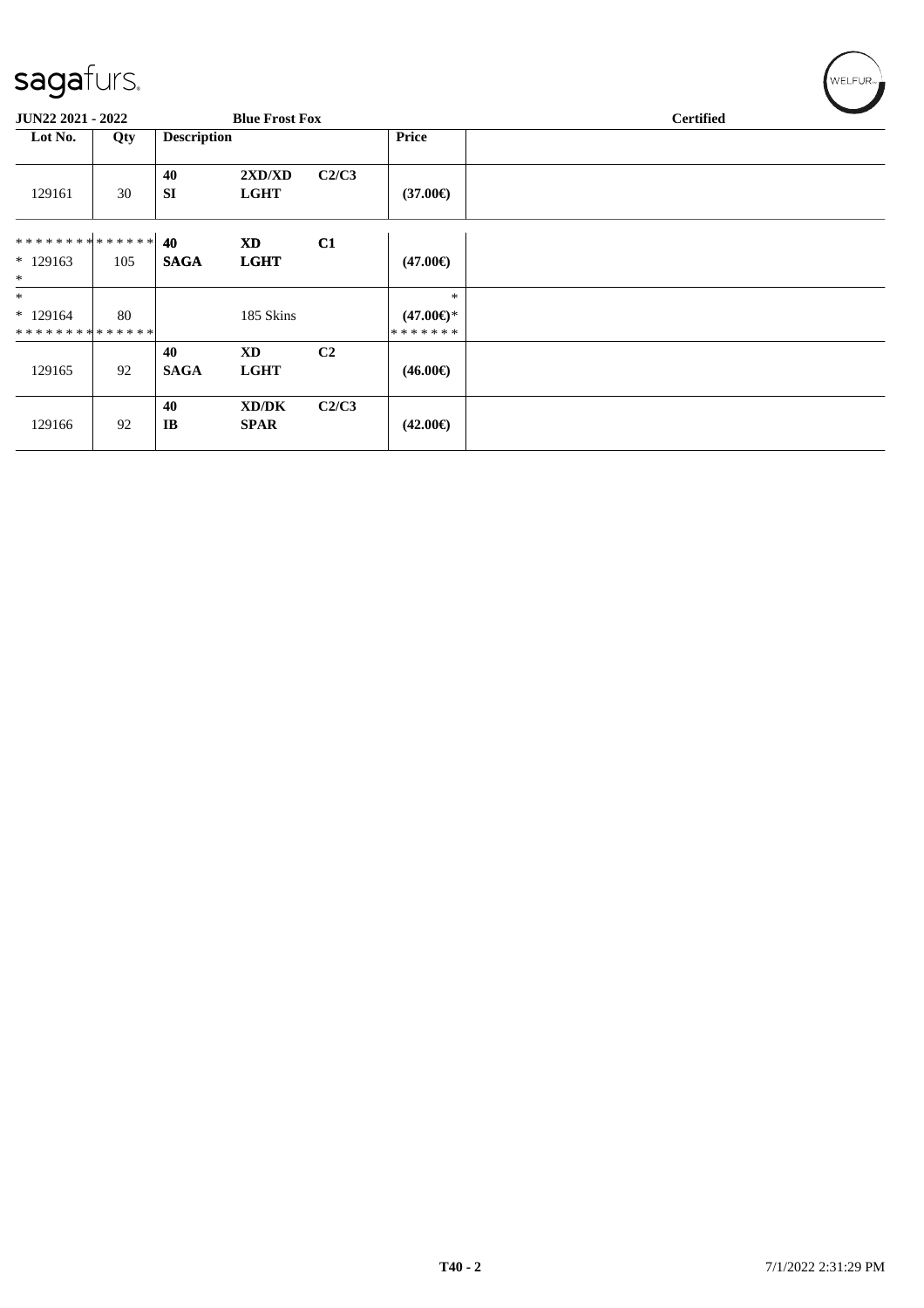| $\sim$ $\sim$ $\sim$                       |     |                    |             |                |                     |  |  |  |  |
|--------------------------------------------|-----|--------------------|-------------|----------------|---------------------|--|--|--|--|
| JUN22 2021 - 2022<br><b>Blue Frost Fox</b> |     |                    |             |                | <b>Certified</b>    |  |  |  |  |
| Lot No.                                    | Qty | <b>Description</b> |             |                | Price               |  |  |  |  |
| **************                             |     | 40                 | <b>PALE</b> | C1/C2          | $\ast$              |  |  |  |  |
| $*129268$                                  | 98  | <b>SAGA</b>        | <b>LGHT</b> |                | $(47.00€)$ *        |  |  |  |  |
| $\ast$                                     |     |                    |             |                | ∗                   |  |  |  |  |
| ******** <mark>******</mark>               |     | 40                 | <b>PALE</b> | C <sub>2</sub> |                     |  |  |  |  |
| $*129270$                                  | 98  | <b>SAGA</b>        | <b>LGHT</b> |                | $(46.00\epsilon)$   |  |  |  |  |
| $*$                                        |     |                    |             |                |                     |  |  |  |  |
| $\ast$                                     |     |                    |             |                | $\ast$              |  |  |  |  |
| $*129271$                                  | 26  |                    | 124 Skins   |                | $(46.00\epsilon)$ * |  |  |  |  |
| **************                             |     |                    |             |                | *******             |  |  |  |  |

 $\left(\mathsf{WELFUR}_{\mathfrak{m}}\right)$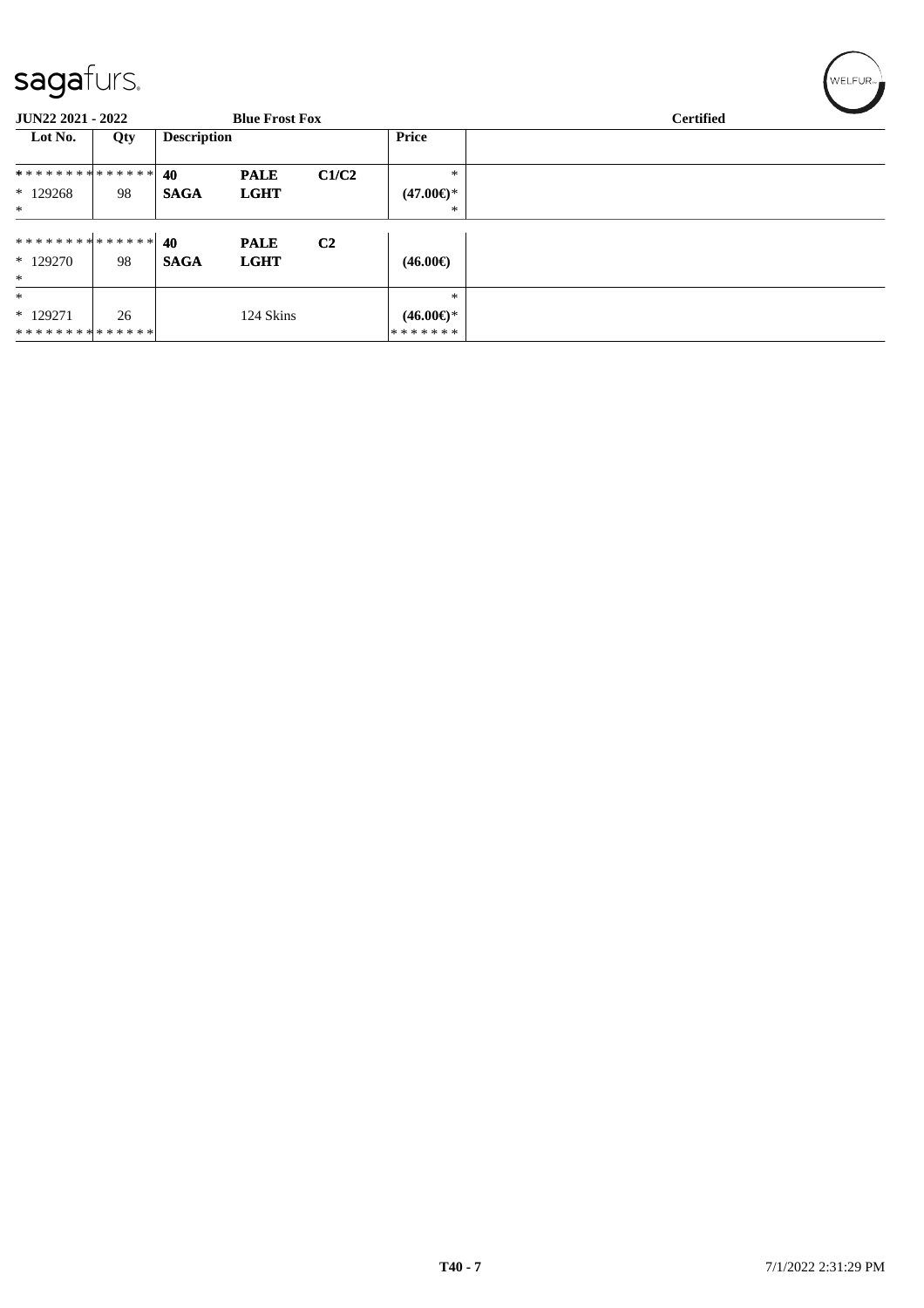| JUN22 2021 - 2022                        |     |                    | <b>Blue Frost Fox</b> |       |                                      | $\sim$<br><b>Certified</b> |
|------------------------------------------|-----|--------------------|-----------------------|-------|--------------------------------------|----------------------------|
| Lot No.                                  | Qty | <b>Description</b> |                       |       | Price                                |                            |
| **************                           |     | 40                 | XP/2XP                | C1/C2 |                                      |                            |
| * 129291<br>$\ast$                       | 105 | <b>SAGA</b>        | <b>LGHT</b>           |       | $(46.00\epsilon)$                    |                            |
| $\ast$                                   |     |                    |                       |       | $\ast$                               |                            |
| * 129292<br>$\ast$                       | 98  |                    | $\overline{c}$        |       | $(46.00\epsilon)$ *<br>$\ast$        |                            |
| $\ast$                                   |     |                    |                       |       | $\ast$                               |                            |
| * 129293<br>$\ast$                       | 98  |                    | 3                     |       | $(46.00\epsilon)$ *<br>$\ast$        |                            |
| $\ast$                                   |     |                    |                       |       | $\ast$                               |                            |
| * 129294<br>$\ast$                       | 98  |                    | $\overline{4}$        |       | $(46.00\epsilon)$ *<br>∗             |                            |
| $\ast$                                   |     |                    |                       |       | $\ast$                               |                            |
| * 129295<br>$\ast$                       | 91  |                    | 5                     |       | $(46.00\epsilon)$ *<br>$\ast$        |                            |
| $\ast$                                   |     |                    |                       |       | $*$                                  |                            |
| * 129296<br>******** <mark>******</mark> | 23  |                    | 513 Skins             |       | $(46.00\epsilon)$ *<br>* * * * * * * |                            |
| **************                           |     | 40                 | XP/2XP                | C3/C4 |                                      |                            |
| $*129297$<br>$\ast$                      | 105 | <b>SAGA</b>        | <b>LGHT</b>           |       | $(44.00\epsilon)$                    |                            |
| $\ast$                                   |     |                    |                       |       | $\ast$                               |                            |
| * 129298                                 | 85  |                    | 190 Skins             |       | $(44.00\epsilon)$ *                  |                            |
| **************                           |     |                    |                       |       | * * * * * * *                        |                            |

WELFUR<sub>"</sub>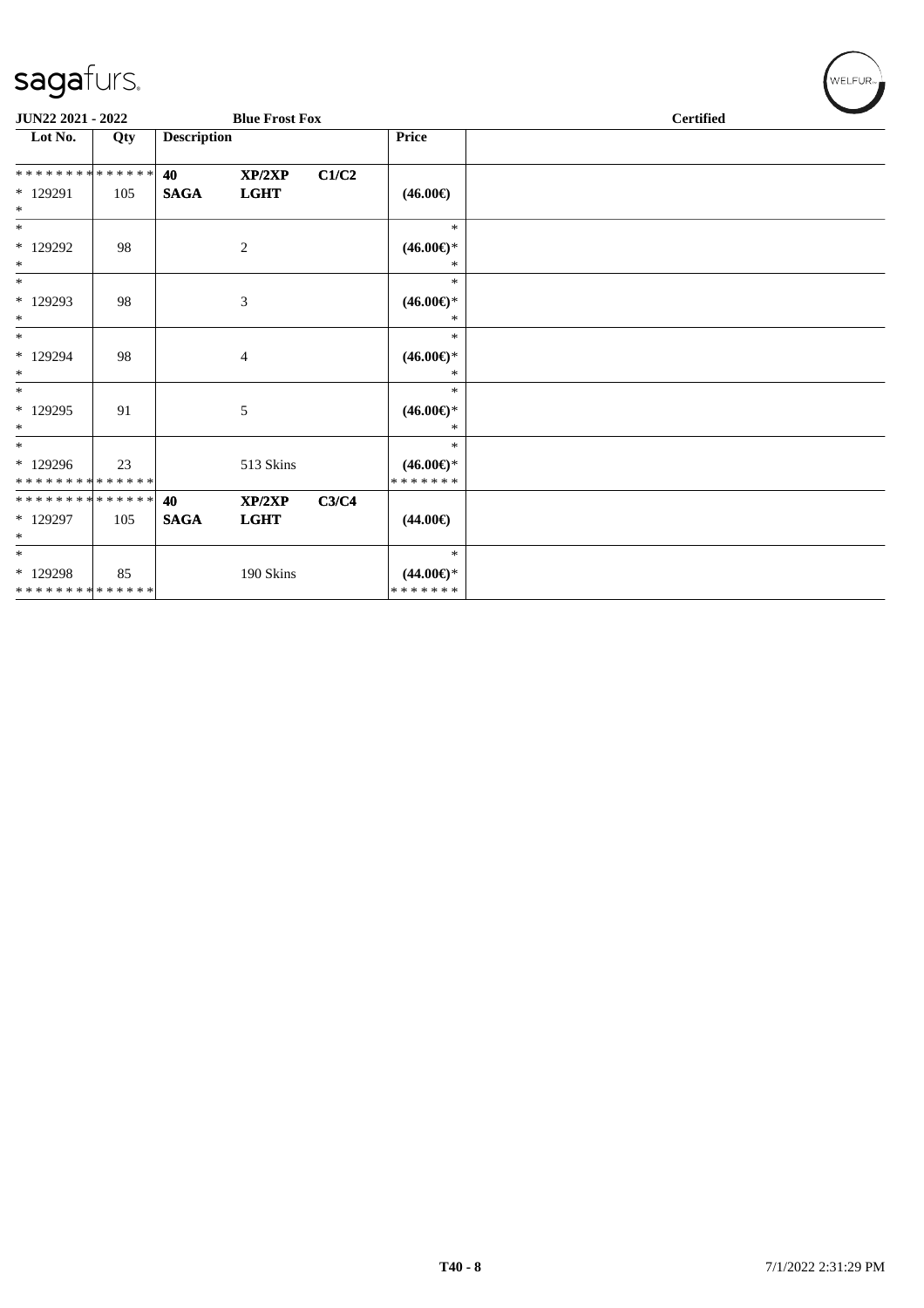| $\sim$ uyu $\sim$               |     |                       |                           |                  |  |  |  |
|---------------------------------|-----|-----------------------|---------------------------|------------------|--|--|--|
| <b>JUN22 2021 - 2022</b>        |     | <b>Blue Frost Fox</b> |                           | <b>Certified</b> |  |  |  |
| Lot No.                         | Qty | <b>Description</b>    | <b>Price</b>              |                  |  |  |  |
| ******** <mark>******</mark> 40 |     | XP/2XP                | C1/C2                     |                  |  |  |  |
| $*129301$                       | 98  | SI                    | $(42.00\epsilon)$         |                  |  |  |  |
| $*$                             |     |                       |                           |                  |  |  |  |
| $\ast$                          |     |                       | $*$                       |                  |  |  |  |
| $*129302$                       | 22  | 120 Skins             | $(42.00 \in \mathcal{F})$ |                  |  |  |  |
| * * * * * * * * * * * * * * *   |     |                       | *******                   |                  |  |  |  |

 $\left(\mathsf{WELFLR}_{m}\right)$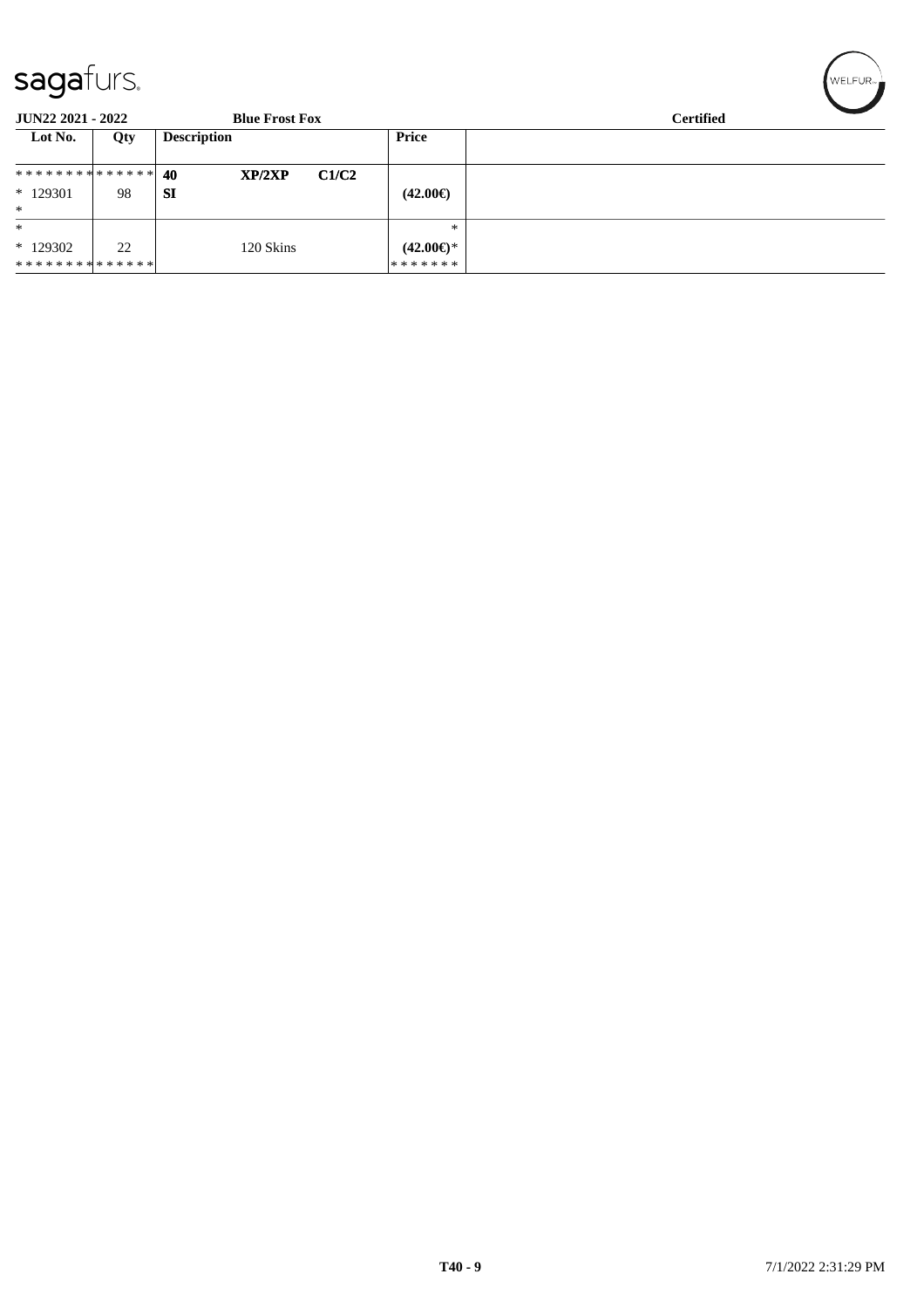| ັ                        |     |                                  |       |              |                  |
|--------------------------|-----|----------------------------------|-------|--------------|------------------|
| <b>JUN22 2021 - 2022</b> |     | <b>Blue Frost Fox</b>            |       |              | <b>Certified</b> |
| Lot No.                  | Qty | <b>Description</b>               |       | <b>Price</b> |                  |
| 129361                   | 48  | 2XD/XD<br>30<br><b>HIP</b><br>IB | C2/C3 | (30.00€)     |                  |

WELFUR<sub>T</sub>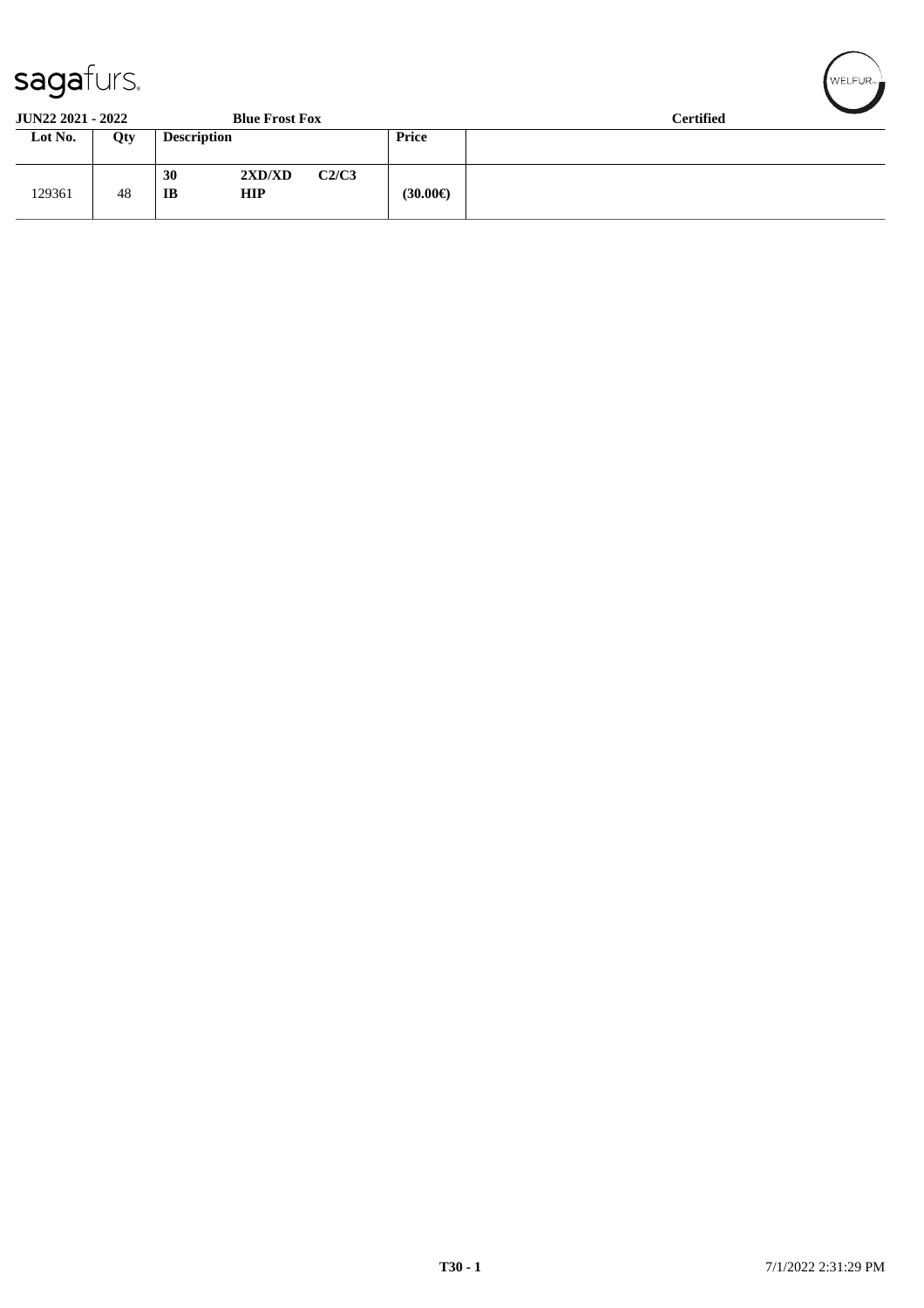| sagaturs.                |     |                    |                       | $\sqrt{\text{WELFUR}}$ |                   |                  |
|--------------------------|-----|--------------------|-----------------------|------------------------|-------------------|------------------|
| <b>JUN22 2021 - 2022</b> |     |                    | <b>Blue Frost Fox</b> |                        |                   | <b>Certified</b> |
| Lot No.                  | Qty | <b>Description</b> |                       | <b>Price</b>           |                   |                  |
| 129393                   | 103 | 30<br><b>SAGA</b>  | XD<br><b>LGHT</b>     | C1/C2                  | $(36.00\epsilon)$ |                  |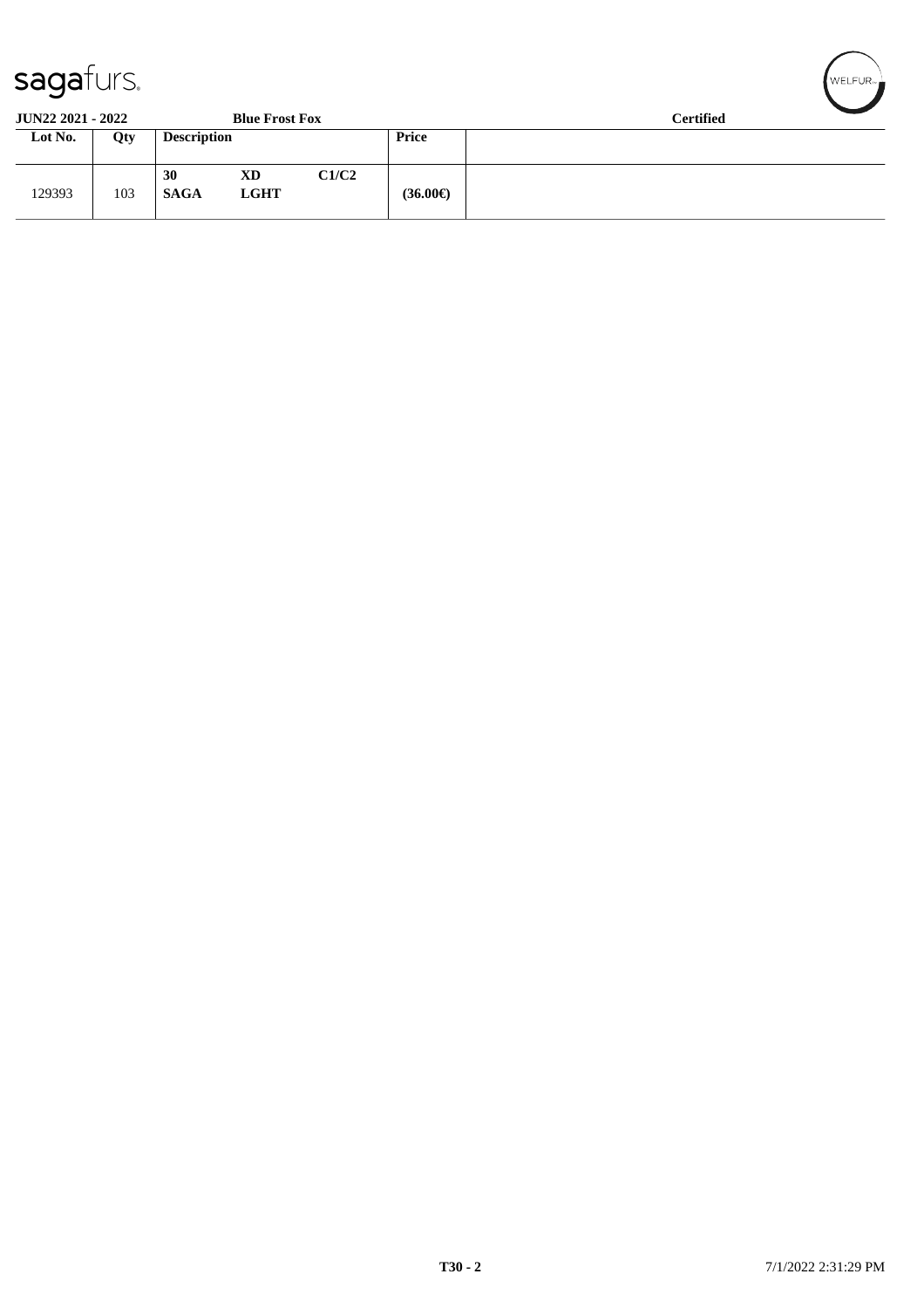| <b>JUN22 2021 - 2022</b>                  |     |                    | <b>Blue Frost Fox</b> |                |                                      | <b>Certified</b> |
|-------------------------------------------|-----|--------------------|-----------------------|----------------|--------------------------------------|------------------|
| Lot No.                                   | Qty | <b>Description</b> |                       |                | Price                                |                  |
| * * * * * * * * * * * * * * *<br>* 129401 | 112 | 30<br><b>SAGA</b>  | XD<br><b>LGHT</b>     | C <sub>2</sub> | $(35.00\epsilon)$                    |                  |
| $\ast$<br>$*$                             |     |                    |                       |                | $\ast$                               |                  |
| * 129402<br>* * * * * * * * * * * * * * * | 102 |                    | 214 Skins             |                | $(35.00\epsilon)$ *<br>* * * * * * * |                  |

| ******** <mark>******</mark> 30 |    |             | <b>Dark</b> |          |
|---------------------------------|----|-------------|-------------|----------|
| $*129409$                       | 98 | <b>SAGA</b> |             | (43.00€) |
| $\ast$                          |    |             |             |          |

| $\ast$                      |    |                | $\ast$              |  |
|-----------------------------|----|----------------|---------------------|--|
| $* 129413$                  | 98 | 2              | $(43.00\epsilon)$ * |  |
| $\ast$                      |    |                | ∗                   |  |
| $\ast$                      |    |                | $\ast$              |  |
| $* 129414$                  | 98 | 3              | $(43.00\epsilon)$ * |  |
| $\ast$                      |    |                | ∗                   |  |
| $\ast$                      |    |                | $\ast$              |  |
| $*129415$                   | 98 | $\overline{4}$ | $(43.00\epsilon)$ * |  |
| $\ast$                      |    |                | ∗                   |  |
| $\ast$                      |    |                | $\ast$              |  |
| $* 129416$                  | 98 | 5              | $(43.00\epsilon)$ * |  |
| $\ast$                      |    |                | ∗                   |  |
| $\ast$                      |    |                | $\ast$              |  |
| $* 129417$                  | 98 | 6              | $(43.00\epsilon)$ * |  |
| $\ast$                      |    |                | ∗                   |  |
| $\ast$                      |    |                | ∗                   |  |
| $*129418$                   | 98 | 686 Skins      | $(43.00\epsilon)$ * |  |
| * * * * * * * * * * * * * * |    |                | *******             |  |

 $(\overbrace{\text{WELFUR}_{\text{max}}})$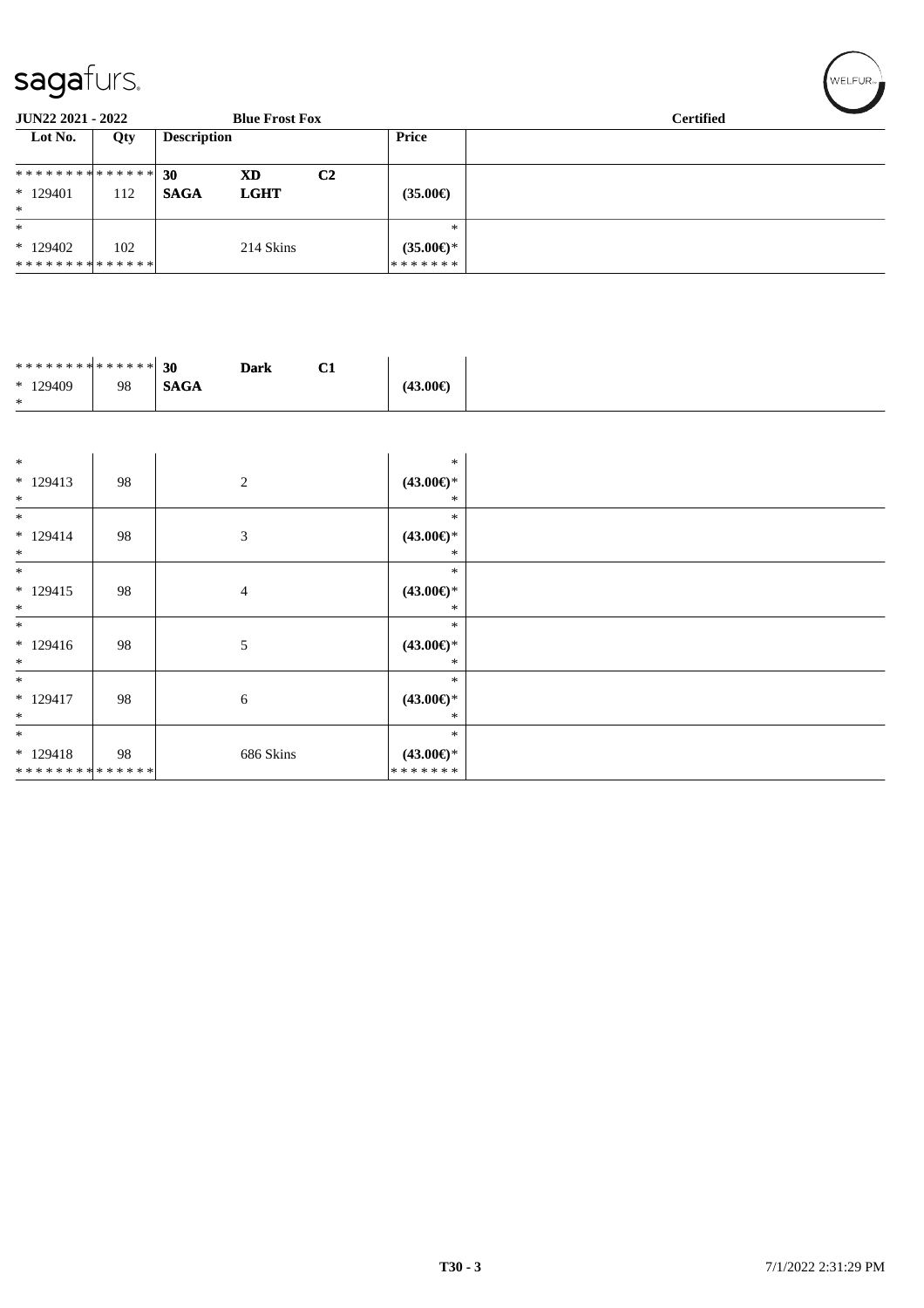| JUN22 2021 - 2022                                  |                    |                                | <b>Blue Frost Fox</b>       |                |                                                | <b>Certified</b> |  |  |  |
|----------------------------------------------------|--------------------|--------------------------------|-----------------------------|----------------|------------------------------------------------|------------------|--|--|--|
| Lot No.                                            | Qty                | <b>Description</b>             |                             |                | Price                                          |                  |  |  |  |
| ******** <mark>******</mark><br>$*129424$<br>$*$   | 91                 | 30 <sup>°</sup><br><b>SAGA</b> | <b>Dark</b>                 | C1             | $\ast$<br>$(43.00\epsilon)$ *<br>$\ast$        |                  |  |  |  |
| $*$<br>$*129425$<br>$*$                            | 91                 |                                | $\overline{2}$              |                | $\ast$<br>$(43.00\epsilon)$ *<br>$\ast$        |                  |  |  |  |
| $\overline{\phantom{0}}$<br>$*129426$<br>$*$       | 91                 |                                | 3                           |                | $\ast$<br>$(43.00\epsilon)$ *<br>$\ast$        |                  |  |  |  |
| $\ast$<br>$*129427$<br>$*$                         | 88                 |                                | $\overline{4}$              |                | $\ast$<br>$(43.00\epsilon)$ *<br>$\ast$        |                  |  |  |  |
| $*$<br>* 129428<br>* * * * * * * * * * * * * *     | 21                 |                                | 382 Skins                   |                | $\ast$<br>$(43.00\epsilon)$ *<br>* * * * * * * |                  |  |  |  |
| * * * * * * * *<br>* 129429<br>$*$                 | * * * * * *<br>105 | 30<br><b>SAGA</b>              | <b>Dark</b>                 | C1             | $(43.00\epsilon)$                              |                  |  |  |  |
| $*$<br>$*129430$<br>$*$                            | 98                 |                                | $\overline{c}$              |                | $\ast$<br>$(43.00\epsilon)$ *<br>$\ast$        |                  |  |  |  |
| $* 129431$<br>$\ast$                               | 98                 |                                | 3                           |                | $\ast$<br>$(43.00\epsilon)$ *<br>$\ast$        |                  |  |  |  |
| $\overline{\ast}$<br>$*129432$<br>$*$              | 98                 |                                | $\overline{4}$              |                | $\ast$<br>$(43.00\epsilon)$ *<br>$\ast$        |                  |  |  |  |
| $*$<br>$*129433$<br>$*$                            | 98                 |                                | 5                           |                | $\ast$<br>$(43.00\epsilon)$ *<br>$\ast$        |                  |  |  |  |
| $*$<br>$*129434$<br>$\ast$                         | 98                 |                                | $\sqrt{6}$                  |                | $\ast$<br>$(43.00\epsilon)$ *<br>$\ast$        |                  |  |  |  |
| $*$<br>$*129435$<br>* * * * * * * * * * * * * *    | 49                 |                                | 644 Skins                   |                | $\ast$<br>$(43.00\epsilon)$ *<br>* * * * * * * |                  |  |  |  |
| * * * * * * * * * * * * * *<br>* 129436<br>$\ast$  | 105                | 30<br><b>SAGA</b>              | <b>Dark</b>                 | C <sub>2</sub> | $(42.00\epsilon)$                              |                  |  |  |  |
| $\ast$<br>* 129437<br>$\ast$                       | 98                 |                                | $\boldsymbol{2}$            |                | $\ast$<br>$(42.00\epsilon)$ *<br>$\ast$        |                  |  |  |  |
| $\ast$<br>* 129438<br>$\ast$                       | 98                 |                                | $\boldsymbol{\mathfrak{Z}}$ |                | $\ast$<br>$(42.00\epsilon)$ *<br>$\ast$        |                  |  |  |  |
| $\ast$<br>* 129439<br>$\ast$                       | 98                 |                                | $\overline{4}$              |                | $\ast$<br>$(42.00\epsilon)$ *<br>$\ast$        |                  |  |  |  |
| $\ast$<br>$*129440$<br>* * * * * * * * * * * * * * | 42                 |                                | 441 Skins                   |                | $\ast$<br>$(42.00\epsilon)$ *<br>* * * * * * * |                  |  |  |  |

WELFUR<sub>\*</sub>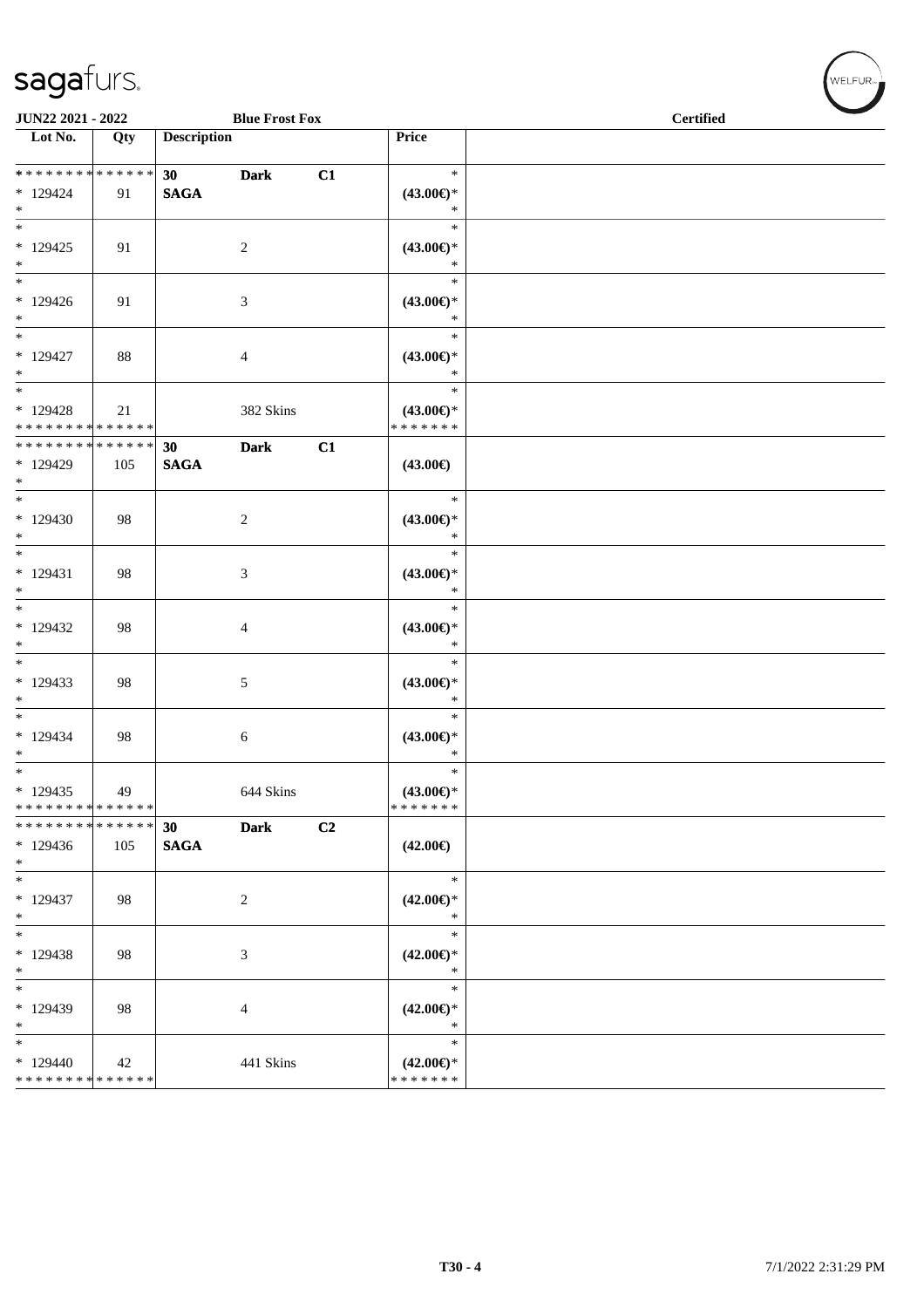| -<br><b>JUN22 2021 - 2022</b>         |     |                    | <b>Blue Frost Fox</b> |                |                                          | <b>Certified</b> |
|---------------------------------------|-----|--------------------|-----------------------|----------------|------------------------------------------|------------------|
| Lot No.                               | Qty | <b>Description</b> |                       |                | <b>Price</b>                             |                  |
| **************                        |     | 30                 | <b>Dark</b>           | C <sub>2</sub> |                                          |                  |
| $*129441$                             | 105 | <b>SAGA</b>        |                       |                | $(42.00\epsilon)$                        |                  |
| $\ast$                                |     |                    |                       |                |                                          |                  |
| $\ast$<br>$*129442$<br>************** | 81  |                    | 186 Skins             |                | $\ast$<br>$(42.00\epsilon)$ *<br>******* |                  |
| 129443                                | 33  | 30<br><b>SAGA</b>  | <b>Dark</b>           | C <sub>2</sub> | $(42.00\epsilon)$                        |                  |

| ******** <mark>******</mark> |     | 30          | <b>Dark</b> | C1/C2          |                     |
|------------------------------|-----|-------------|-------------|----------------|---------------------|
| $*129452$                    | 112 | <b>SAGA</b> | <b>LGHT</b> |                | $(37.00\epsilon)$   |
| $\ast$                       |     |             |             |                |                     |
| $\ast$                       |     |             |             |                | $\ast$              |
| $*129453$                    | 105 |             | 2           |                | $(37.00\epsilon)$ * |
| $*$                          |     |             |             |                | *                   |
| $*$                          |     |             |             |                | $\ast$              |
| $*129454$                    | 105 |             | 3           |                | $(37.00\epsilon)$ * |
| $*$                          |     |             |             |                | *                   |
| $\ast$                       |     |             |             |                | $\ast$              |
| $*129455$                    | 87  |             | 409 Skins   |                | $(37.00\epsilon)$ * |
| **************               |     |             |             |                | *******             |
| **************               |     | 30          | <b>Dark</b> | C <sub>2</sub> |                     |
| $*129456$                    | 112 | <b>SAGA</b> | <b>LGHT</b> |                | $(36.00\epsilon)$   |
| $*$                          |     |             |             |                |                     |
| $*$                          |     |             |             |                | $\ast$              |
| $* 129457$                   | 105 |             | 2           |                | $(36.00\epsilon)$ * |
| $\ast$                       |     |             |             |                | ∗                   |
| $*$                          |     |             |             |                | $\ast$              |
| $*129458$                    | 103 |             | 3           |                | $(36.00\epsilon)$ * |
| $*$                          |     |             |             |                | *                   |

 $(w$ ELFUR<sub>m</sub>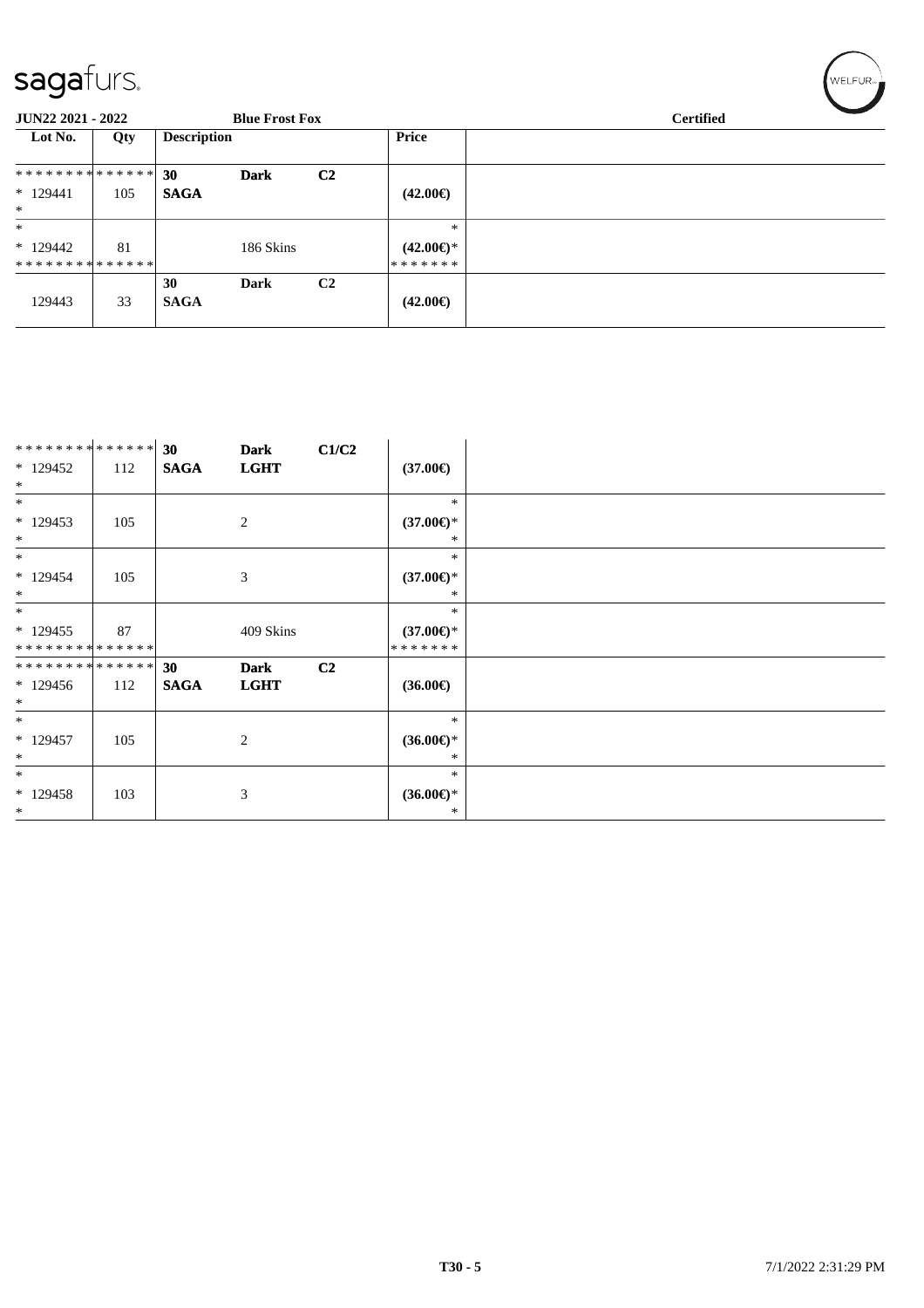| $\sim$                        |     |                         |                     |                  |
|-------------------------------|-----|-------------------------|---------------------|------------------|
| JUN22 2021 - 2022             |     | <b>Blue Frost Fox</b>   |                     | <b>Certified</b> |
| Lot No.                       | Qty | <b>Description</b>      | <b>Price</b>        |                  |
| * * * * * * * * * * * * * * * |     | C1<br>30<br><b>Dark</b> |                     |                  |
| $*129463$                     | 112 | <b>SI</b>               | $(35.00\epsilon)$   |                  |
| $\ast$                        |     |                         |                     |                  |
| $\ast$                        |     |                         | $\ast$              |                  |
| $*129464$                     | 105 | 2                       | $(35.00\epsilon)$ * |                  |
| $\ast$                        |     |                         | $*$                 |                  |
| $\ast$                        |     |                         | $\ast$              |                  |
| $*129465$                     | 105 | 322 Skins               | $(35.00\epsilon)$ * |                  |
| **************                |     |                         | * * * * * * *       |                  |

 $\left(\mathsf{WELFLR}_{m}\right)$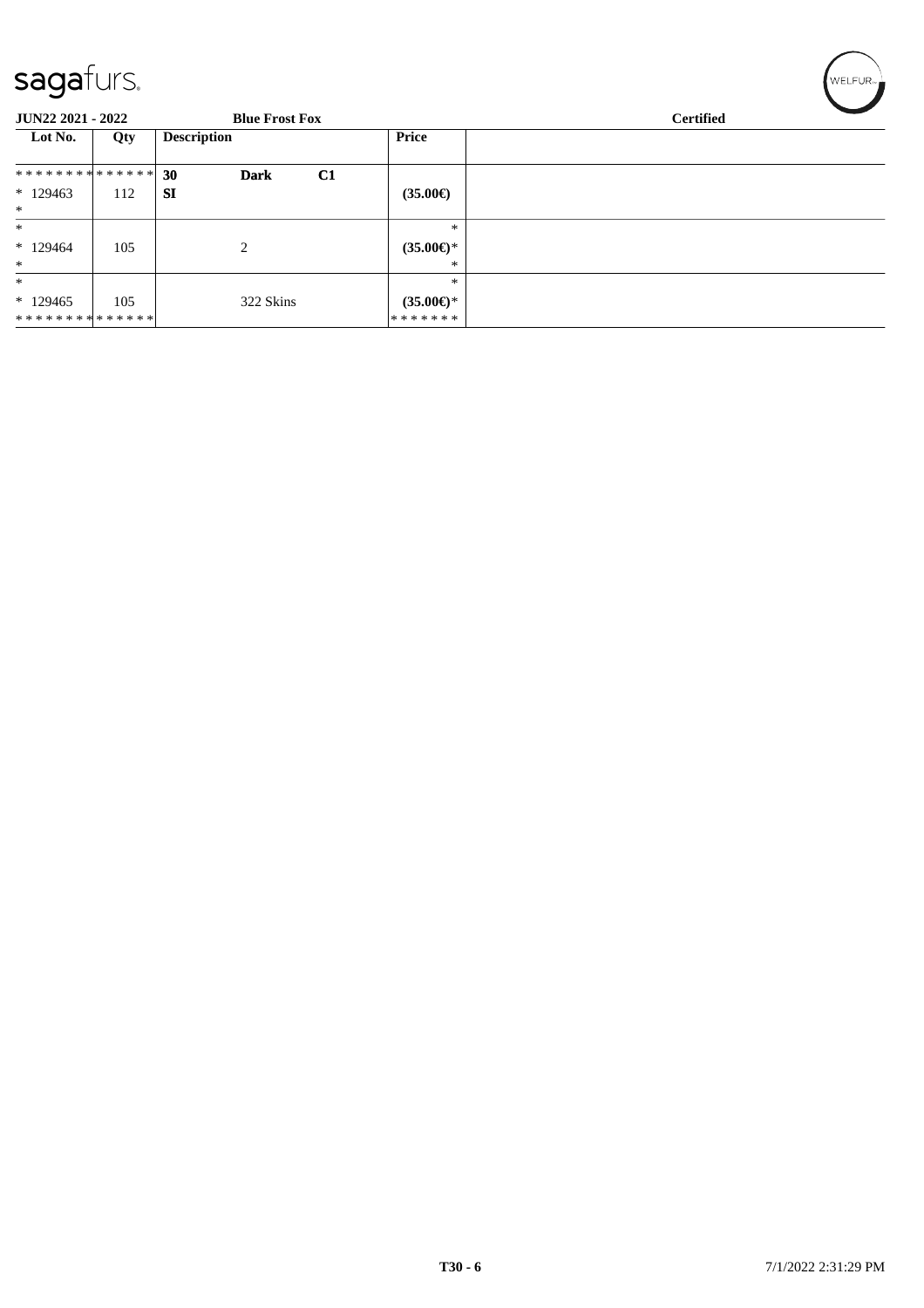| JUN22 2021 - 2022                                            |     |                                | <b>Blue Frost Fox</b>     |                |                                                | <b>Certified</b> |  |
|--------------------------------------------------------------|-----|--------------------------------|---------------------------|----------------|------------------------------------------------|------------------|--|
| $\overline{\text{Lot No.}}$                                  | Qty | <b>Description</b>             |                           |                | Price                                          |                  |  |
| * * * * * * * * * * * * * *<br>* 129487<br>$\ast$            | 105 | 30 <sup>°</sup><br><b>SAGA</b> | <b>MED</b><br><b>LGHT</b> | C1/C2          | $(37.00\epsilon)$                              |                  |  |
| $\overline{\ast}$<br>$*129488$<br>$\ast$                     | 105 |                                | $\overline{c}$            |                | $\ast$<br>$(37.00\epsilon)$ *<br>$\ast$        |                  |  |
| $\ast$<br>* 129489<br>$\ast$                                 | 105 |                                | 3                         |                | $\ast$<br>$(37.00\epsilon)$ *<br>$\ast$        |                  |  |
| $\overline{\phantom{a}^*}$<br>* 129490<br>$\ast$             | 105 |                                | 4                         |                | $\ast$<br>$(37.00\epsilon)$ *<br>$\ast$        |                  |  |
| $\ast$<br>$*129491$<br>$\ast$                                | 90  |                                | 5                         |                | $\ast$<br>$(37.00\epsilon)$ *<br>$\ast$        |                  |  |
| 129493                                                       | 112 | 30<br><b>SAGA</b>              | <b>MED</b><br><b>LGHT</b> | C <sub>2</sub> | $(36.00\epsilon)$                              |                  |  |
| * * * * * * * * * * * * * *<br>* 129494<br>$\ast$            | 112 | 30 <sup>°</sup><br><b>SAGA</b> | <b>MED</b><br><b>LGHT</b> | C3/C4          | $(35.00\epsilon)$                              |                  |  |
| $\overline{\ast}$<br>* 129495<br>* * * * * * * * * * * * * * | 36  |                                | 148 Skins                 |                | $\ast$<br>$(35.00\epsilon)$ *<br>* * * * * * * |                  |  |
| ******** <mark>******</mark><br>* 129496<br>$\ast$           | 105 | 30<br>IA                       | <b>MED</b><br><b>HIP</b>  | C1/C2          | $(39.00\epsilon)$                              |                  |  |
| $\ast$<br>* 129497<br>**************                         | 24  |                                | 129 Skins                 |                | $\ast$<br>$(39.00\epsilon)$ *<br>* * * * * * * |                  |  |

 $(w$ ELFUR<sub>m</sub>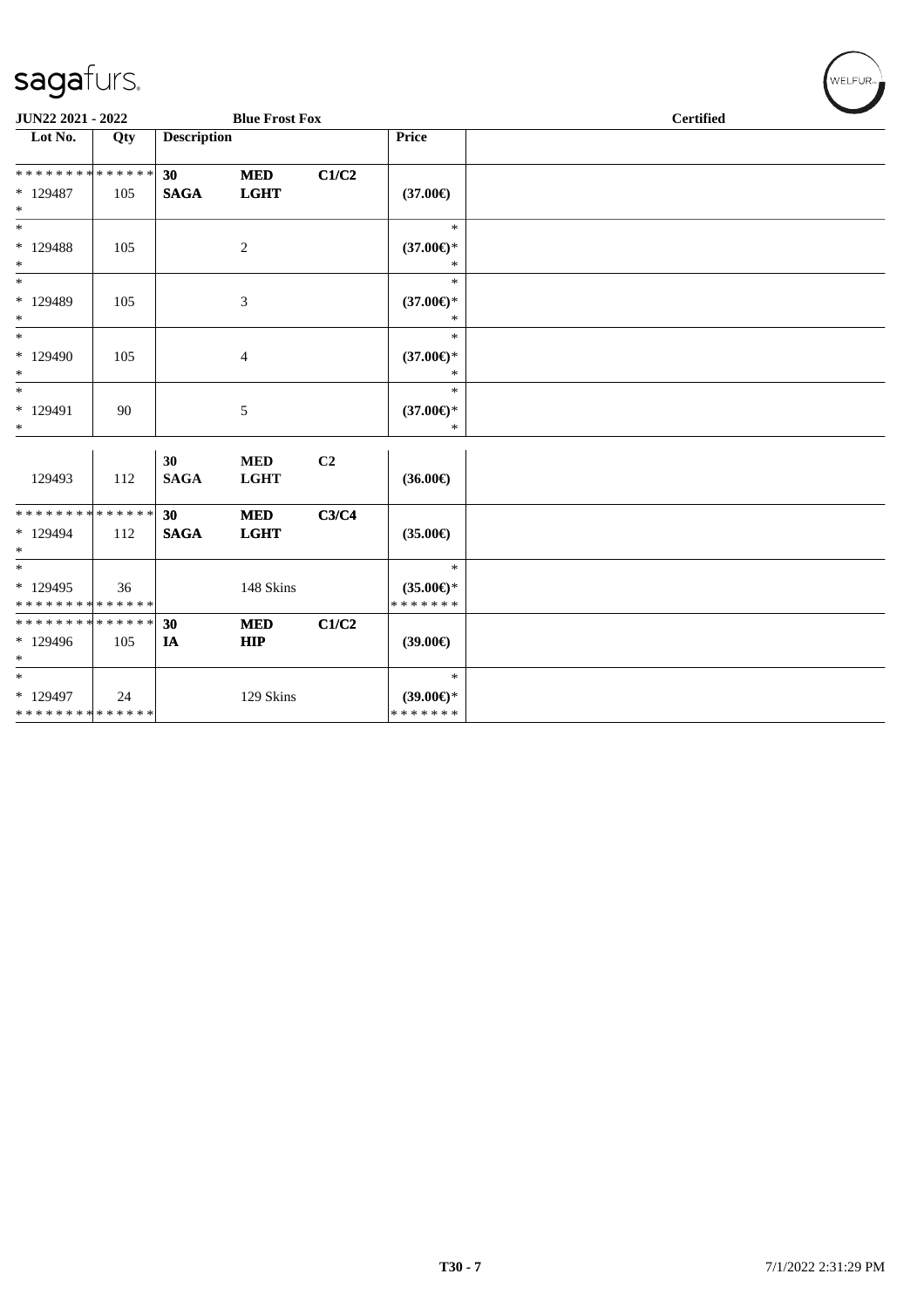| sagafurs.                                         |     |                    |                                        |       | WELFUR <sub>™</sub> |                  |
|---------------------------------------------------|-----|--------------------|----------------------------------------|-------|---------------------|------------------|
| <b>JUN22 2021 - 2022</b><br><b>Blue Frost Fox</b> |     |                    |                                        |       |                     | <b>Certified</b> |
| Lot No.                                           | Qty | <b>Description</b> |                                        |       | <b>Price</b>        |                  |
| 129561                                            | 58  | 20<br><b>SAGA</b>  | 3XD                                    | C2/C3 | $(30.00\epsilon)$   |                  |
| 129563                                            | 94  | 20<br><b>SAGA</b>  | $2\mathbf{X}\mathbf{D}$<br><b>LGHT</b> | C2/C3 | $(27.00\epsilon)$   |                  |

| ******** <mark>******</mark> 20 |     |             | <b>MED</b> | $\sim$<br>СT | *                   |
|---------------------------------|-----|-------------|------------|--------------|---------------------|
| $*129572$                       | 105 | <b>SAGA</b> |            |              | $(32.00\epsilon)$ * |
| $\ast$                          |     |             |            |              | $\ast$              |